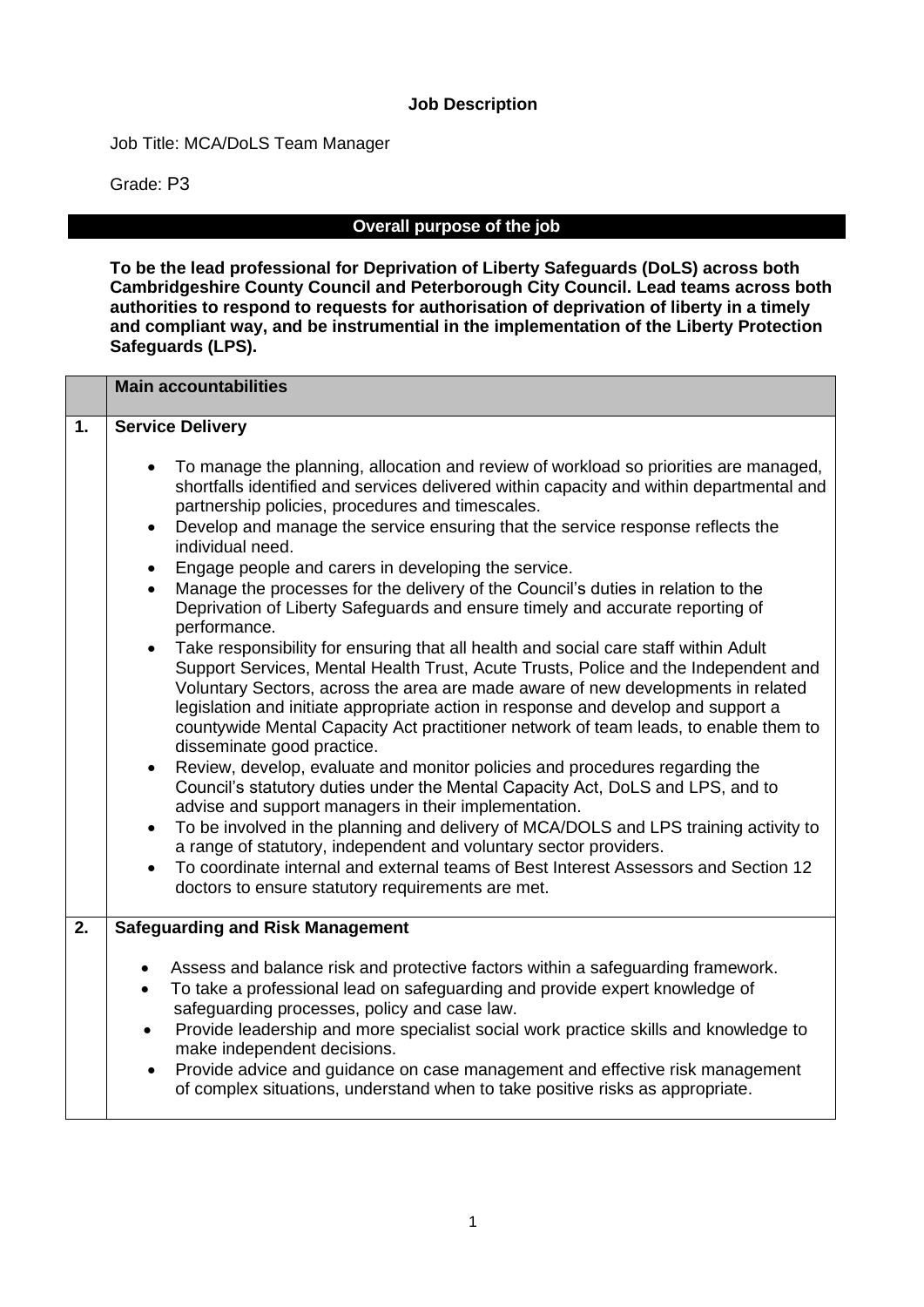| 3. | <b>Service and Team Development</b>                                                                                                                                                                                                                                                                                                                                                                                                                                                                                                                                                                                                                                                                                                                                                                                                                                                                                                                                                                                                                                                                                                                                                                                                                                                                                                                                                                                                                 |  |  |  |  |
|----|-----------------------------------------------------------------------------------------------------------------------------------------------------------------------------------------------------------------------------------------------------------------------------------------------------------------------------------------------------------------------------------------------------------------------------------------------------------------------------------------------------------------------------------------------------------------------------------------------------------------------------------------------------------------------------------------------------------------------------------------------------------------------------------------------------------------------------------------------------------------------------------------------------------------------------------------------------------------------------------------------------------------------------------------------------------------------------------------------------------------------------------------------------------------------------------------------------------------------------------------------------------------------------------------------------------------------------------------------------------------------------------------------------------------------------------------------------|--|--|--|--|
|    | • Ensure that every team member has regular meaningful conversations to support their<br>practice, personal development and wellbeing.<br>• Lead regular engagement with staff and organise events which build an ethos of<br>professional and confident service provision.<br>Advise on complex and contentious issues which could potentially have profound<br>implications for the people we support, the Council and/or our stakeholders.<br>Manage the MCA/DoLS service and team of staff within the legislative and procedural<br>$\bullet$<br>framework.<br>• Ensure the effective application of the Mental Capacity Act 2005, including<br>Deprivation of Liberty Safeguards (DoLS), Human Rights Act 1998 and other relevant<br>legislation.<br>Oversee the recruitment process for Best Interest Assessors and Section 12 Doctors<br>$\bullet$<br>ensuring compliance with safe recruitment practice and professional standards.<br>Understand LPS practice guidance when it becomes available and take the lead in<br>$\bullet$<br>embedding understanding of it across the team and wider Council.<br>Take the necessary actions to get the service and wider Council ready to achieve<br>successful implementation of LPS, including ensuring the right numbers of<br>appropriately trained staff.<br>Address poor performance using the appropriate HR procedures in a timely and<br>effective manner, seeking advice as appropriate |  |  |  |  |
| 4. | <b>Performance Management</b>                                                                                                                                                                                                                                                                                                                                                                                                                                                                                                                                                                                                                                                                                                                                                                                                                                                                                                                                                                                                                                                                                                                                                                                                                                                                                                                                                                                                                       |  |  |  |  |
|    | Maintain operational systems and ensure compliance with the case file management<br>$\bullet$<br>process in accordance with departmental policy.<br>Ensure services are delivered on the basis of assessed risk for the protection of clients<br>$\bullet$<br>and the public and that safe working procedures are maintained for staff.<br>Provide regular reports on the operation of the Mental Capacity Act and DoLS in the<br>$\bullet$<br>Councils and propose improvements to senior management teams. Reports will<br>include information such as numbers referred under the Act, incidents, breaches,<br>appeals and subsequent action.<br>Develop projections of workload in relation to implementation of LPS, identify which<br>service areas will be impacted and work collaboratively with colleagues across the<br>council to implement the necessary changes and establish new workflows.<br>Prioritise activities and resources to meet team objectives including effective workload<br>$\bullet$<br>management of self and others.<br>Ensure appropriate and consistent training and application of IT skills within the team<br>$\bullet$<br>to meet data requirements.                                                                                                                                                                                                                                                           |  |  |  |  |
| 5. | <b>Partnership Working</b>                                                                                                                                                                                                                                                                                                                                                                                                                                                                                                                                                                                                                                                                                                                                                                                                                                                                                                                                                                                                                                                                                                                                                                                                                                                                                                                                                                                                                          |  |  |  |  |
|    | To represent the Council in multi-agency networks, working with them in assessing,<br>$\bullet$<br>planning and implementing integrated care to promote independence and choice,<br>admission avoidance and facilitation of discharge.<br>Work in partnership with other organisations at a strategic level to achieve positive<br>$\bullet$<br>outcomes for the people we support and carers.<br>To manage the application of the MCA Act and its amendments in the Council and<br>$\bullet$<br>across all partner agencies, including the statutory, private and voluntary sectors.<br>Represent the Supervisory Body at Regional Forums and report back as necessary.<br>٠<br>Work closely with the providers of Independent Mental Capacity Advocacy services to<br>$\bullet$<br>develop effective services to ensure equitable delivery of the service across<br>Peterborough and Cambridgeshire.<br>Ensure that Providers understand and comply with requirements for referrals to the<br>$\bullet$<br>IMCA service.                                                                                                                                                                                                                                                                                                                                                                                                                          |  |  |  |  |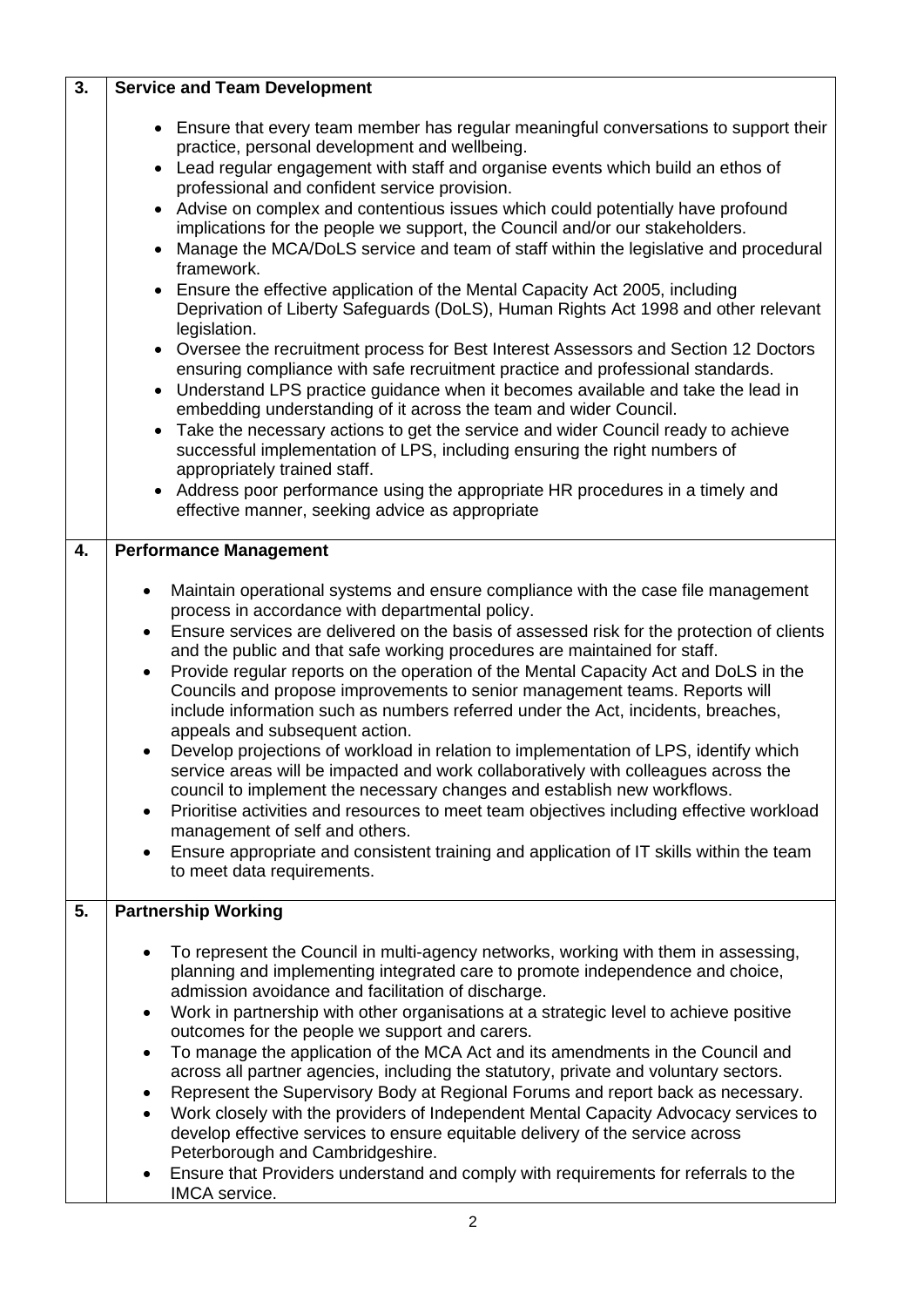| • Represent Peterborough and Cambridgeshire at national and regional networks and |
|-----------------------------------------------------------------------------------|
| sustain collaborative work with neighbouring authorities.                         |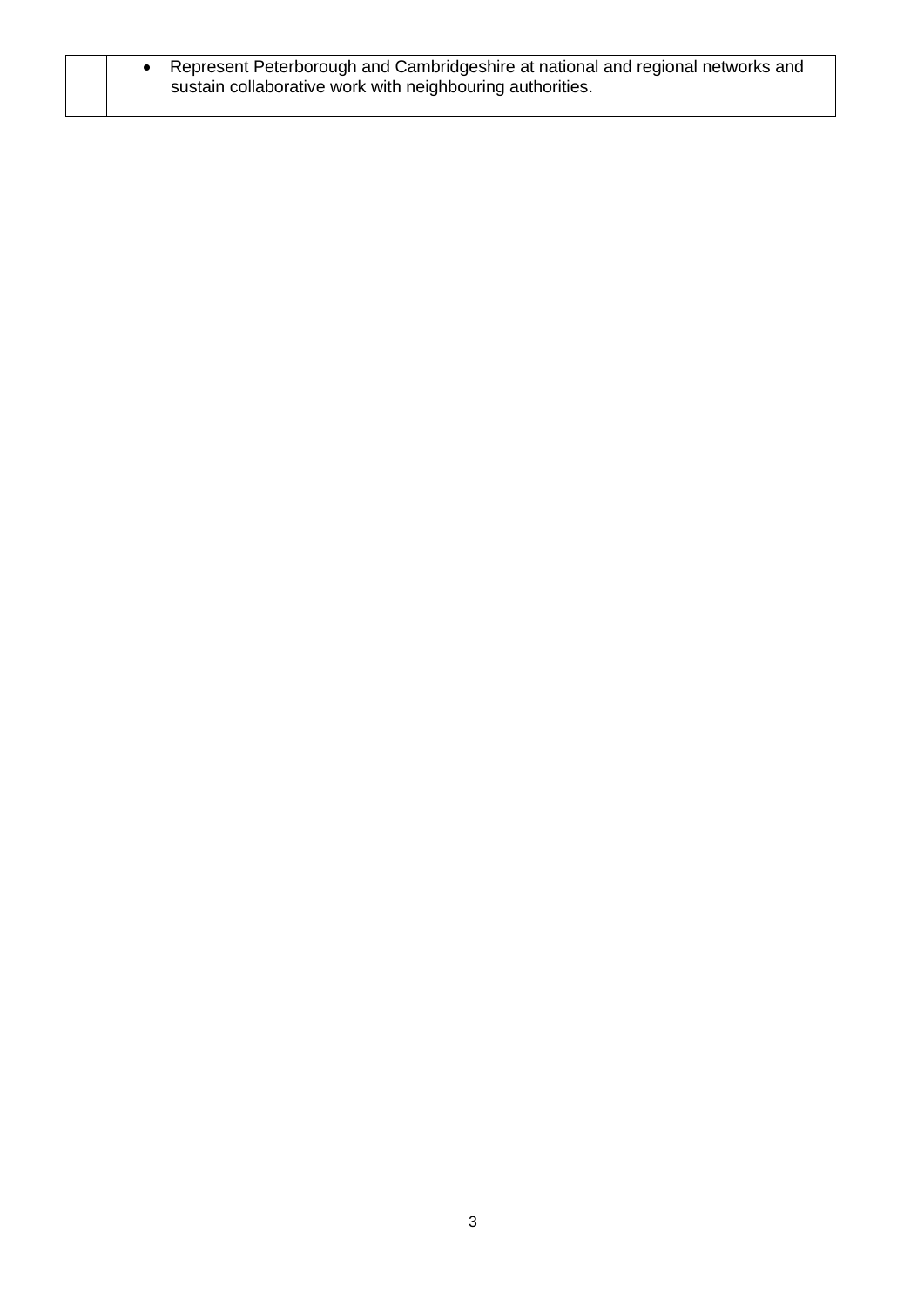| 6. | <b>Professional Values, Behaviours and Standards</b>                                                                                                                                                                                                                                                                                                                                                                                                                                                   |
|----|--------------------------------------------------------------------------------------------------------------------------------------------------------------------------------------------------------------------------------------------------------------------------------------------------------------------------------------------------------------------------------------------------------------------------------------------------------------------------------------------------------|
|    | • Carry out duties in a timely and responsive manner, in line with Council standards,<br>the Professional Capability Framework and the Council's behaviours - working<br>together, integrity, respect, excellence.<br>• Keep and maintain accurate records, in line with professional requirements and<br>departmental recording methods.<br>• Be an ambassador for the profession, internally and externally.<br>• To be aware of the responsibilities to maintain a safe and healthy environment for |
|    | visitors and staff.                                                                                                                                                                                                                                                                                                                                                                                                                                                                                    |
| 7. | Demonstrate awareness/understanding of equal opportunities and other people's<br>behavioural, physical, social and welfare needs.                                                                                                                                                                                                                                                                                                                                                                      |

#### **Safeguarding Commitment**

We are committed to safeguarding and promoting the welfare of children and young people/vulnerable adults. We require you to understand and demonstrate this commitment.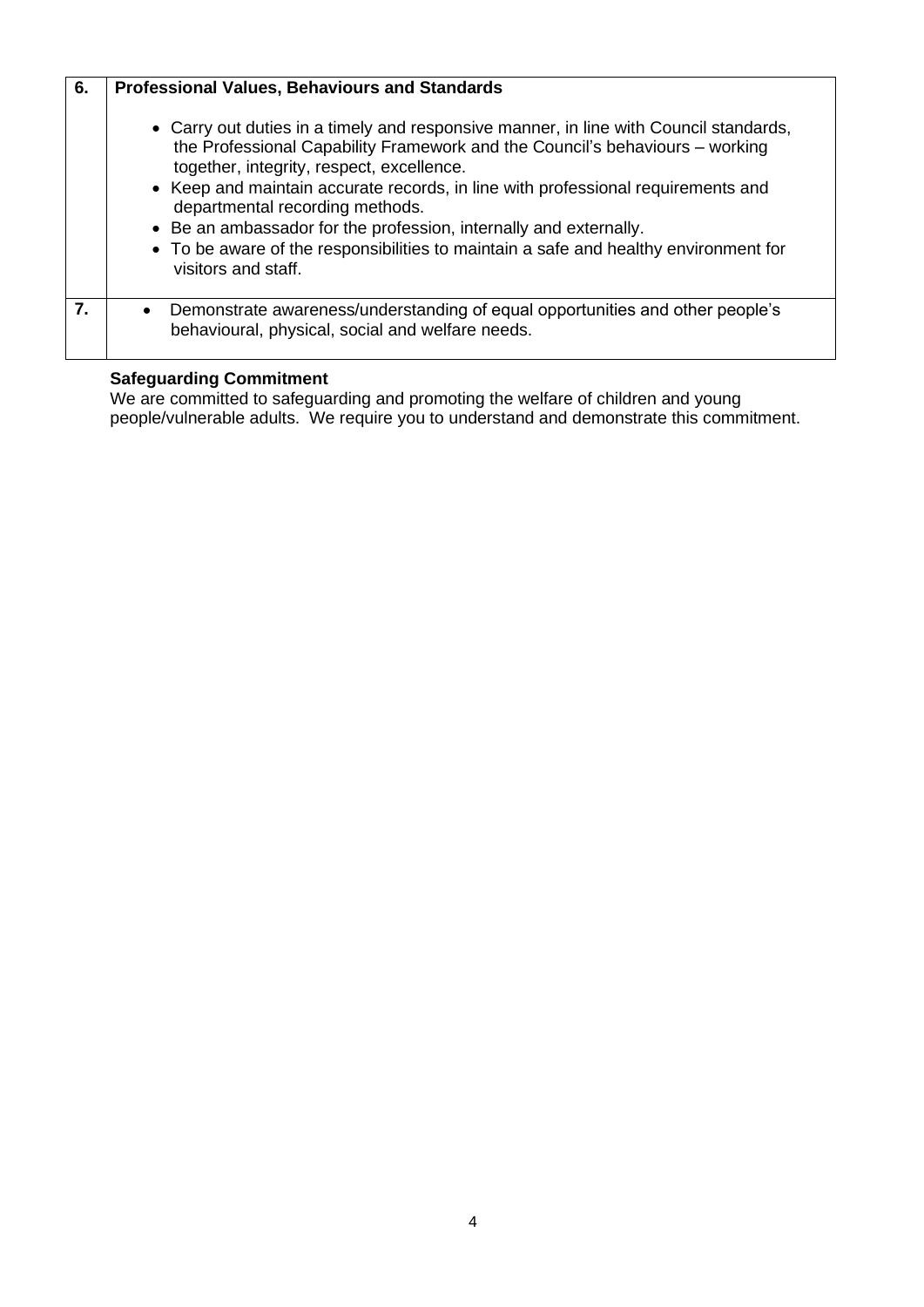#### **Qualifications, knowledge, skills and experience**

## **Minimum level of qualifications required for this job:**

| <b>Qualifications Required</b>                           | <b>Subject</b>        | <b>Essential</b><br><b>Desirable</b> |
|----------------------------------------------------------|-----------------------|--------------------------------------|
| Degree in Work (or equivalent<br>qualification)          | <b>Adult Services</b> | <b>Essential</b>                     |
| Social Work England active<br>registration is applicable |                       | <b>Essential</b>                     |

### **Minimum levels of knowledge, skills and experience required for this job:**

| <b>Identify</b>                                         | <b>Describe</b>                                                                                                                                                                                                                                                                                                                                                      | <b>Essential/</b><br><b>Desirable</b> |
|---------------------------------------------------------|----------------------------------------------------------------------------------------------------------------------------------------------------------------------------------------------------------------------------------------------------------------------------------------------------------------------------------------------------------------------|---------------------------------------|
| Knowledge                                               |                                                                                                                                                                                                                                                                                                                                                                      |                                       |
| Legislation, government policy and<br>practice guidance | Degree in Social Work or equivalent (i.e.<br>Qualified Nurse or Occupational Therapist).                                                                                                                                                                                                                                                                             | <b>Essential</b>                      |
|                                                         | Registration with Social Work England.                                                                                                                                                                                                                                                                                                                               |                                       |
|                                                         | Considerable experience of working in a<br>social care or health care setting.                                                                                                                                                                                                                                                                                       | <b>Essential</b>                      |
|                                                         | Excellent understanding and practical<br>application of the Mental Capacity Act and<br>Deprivation of Liberty Safeguards, its Code<br>of Practice and relevant case law, including<br>up to date legal and ethical debates.                                                                                                                                          | Essential                             |
|                                                         | Qualified and experience of working as a<br>Best Interests Assessor.                                                                                                                                                                                                                                                                                                 | <b>Desirable</b>                      |
|                                                         | Qualified and experience of working as an<br>AMHP.                                                                                                                                                                                                                                                                                                                   | Desirable                             |
|                                                         | A willingness to achieve the Best Interests<br>Assessor qualification within an agreed<br>timescale.                                                                                                                                                                                                                                                                 | <b>Desirable</b>                      |
| Anti-discriminatory Practice                            | In-depth knowledge and commitment to<br>issues of equality, diversity, and anti-<br>discriminatory practice.                                                                                                                                                                                                                                                         | <b>Essential</b>                      |
| <b>Practice Standards</b>                               | The use of quality monitoring processes,<br>professional standards and audit to<br>establish a culture of continuous<br>improvement as part of a reflective<br>approach to practice, raising practice<br>standards (including professional regulation<br>requirements) and quality of safeguarding<br>and improving outcomes for adults at risk<br>and their carers. | <b>Essential</b>                      |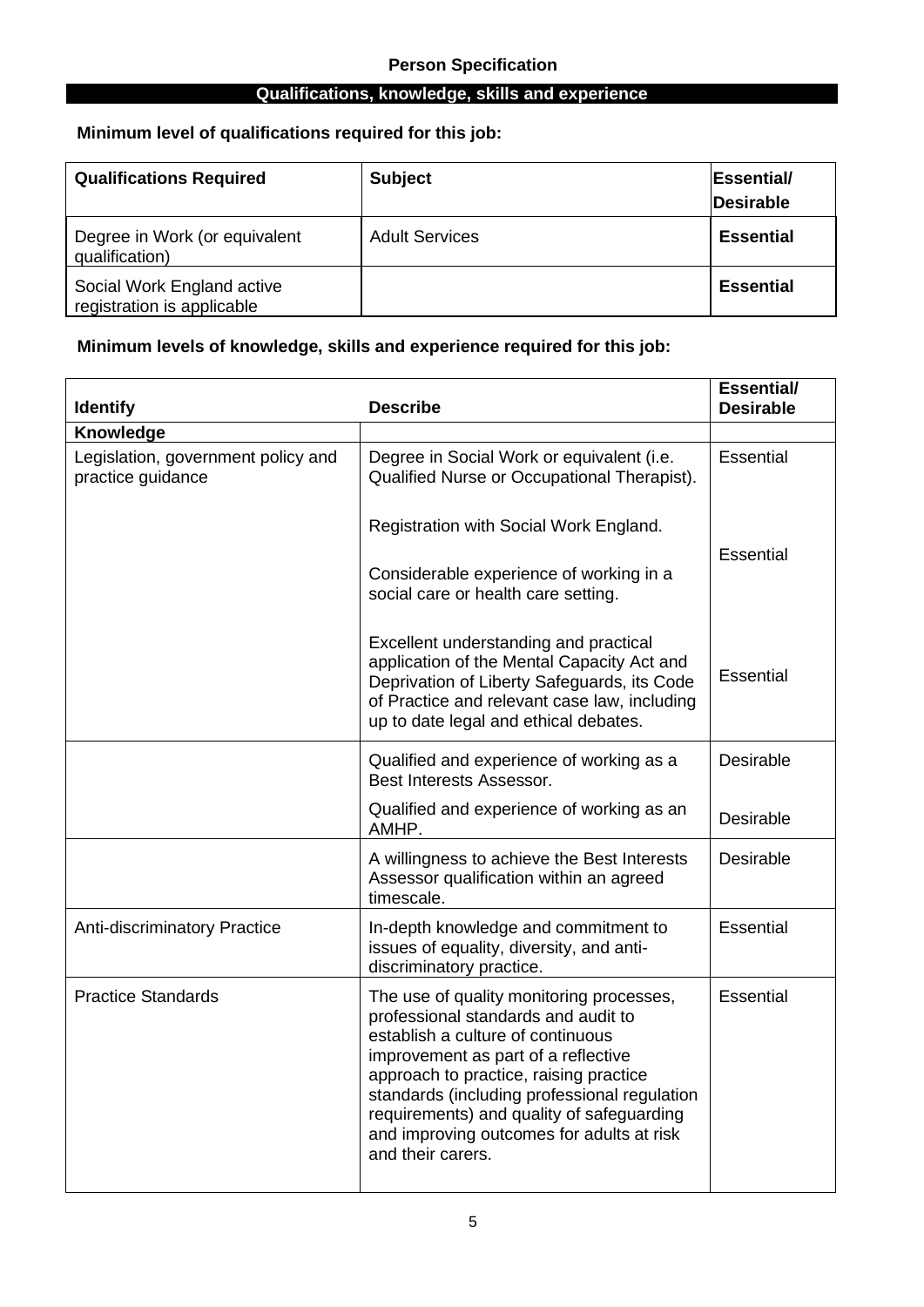| <b>Skills</b>                     |                                                                                                                                                                                                                                                  |                  |
|-----------------------------------|--------------------------------------------------------------------------------------------------------------------------------------------------------------------------------------------------------------------------------------------------|------------------|
| Communication                     | Proven ability to collate, analyse, write, and<br>present complex reports and information<br>about performance and quality of practice in<br>writing to diverse audiences and deliver the<br>same information verbally in a confident<br>manner. | <b>Essential</b> |
|                                   | Excellent communication skills with the<br>ability to negotiate, influence, and build and<br>maintain effective relationships at a senior<br>level and with a wide range of audiences.                                                           | Essential        |
| Information Technology            | Competent use of IT to develop audit tools,<br>collate data and produce audit reports using<br>both text and graphs.                                                                                                                             | <b>Essential</b> |
|                                   | Competent use of IT to develop practitioner<br>learning resources including Practitioner<br>Factsheets.                                                                                                                                          | <b>Essential</b> |
| <b>Decision Making</b>            | Proven ability to make decisions on<br>complex and contentious matters seeking<br>advice where necessary.                                                                                                                                        | <b>Essential</b> |
|                                   | Proven ability to prioritise work plans to<br>meet deadlines and work under pressure,<br>whilst maintaining focus, positivity,<br>commitment, and enthusiasm.                                                                                    | <b>Essential</b> |
| <b>Experience</b>                 |                                                                                                                                                                                                                                                  |                  |
| <b>Adult Social Care Practice</b> | Substantial experience of working with,<br>listening to and responding to the needs of<br>adults at risk, informal carers and the<br>providers of adult social care services.                                                                    | <b>Essential</b> |
|                                   | Experience of dealing with challenging and<br>complex issues where professionals may<br>not be in agreement and service users and<br>families may become involved in reaching a<br>solution.                                                     | <b>Essential</b> |
| Leadership                        | Experience of leading a staff team; and<br>providing effective line management                                                                                                                                                                   | Desirable        |
|                                   | Experience of the development of SMART<br>(Specific; Measurable; Achievable; Realistic<br>and Time-scaled) work plans with team<br>members; including the delivery of<br>Supervision and Appraisal.                                              | Desirable        |
|                                   | Experience of working effectively and<br>positively in addressing staff conduct or<br>competency issues in partnership with<br>applicable council departments/teams.                                                                             | Desirable        |
|                                   | Experience of quality scrutiny of formal<br>assessments and preparation of high<br>quality papers for Supervisory Body<br>signatories.                                                                                                           | Desirable        |